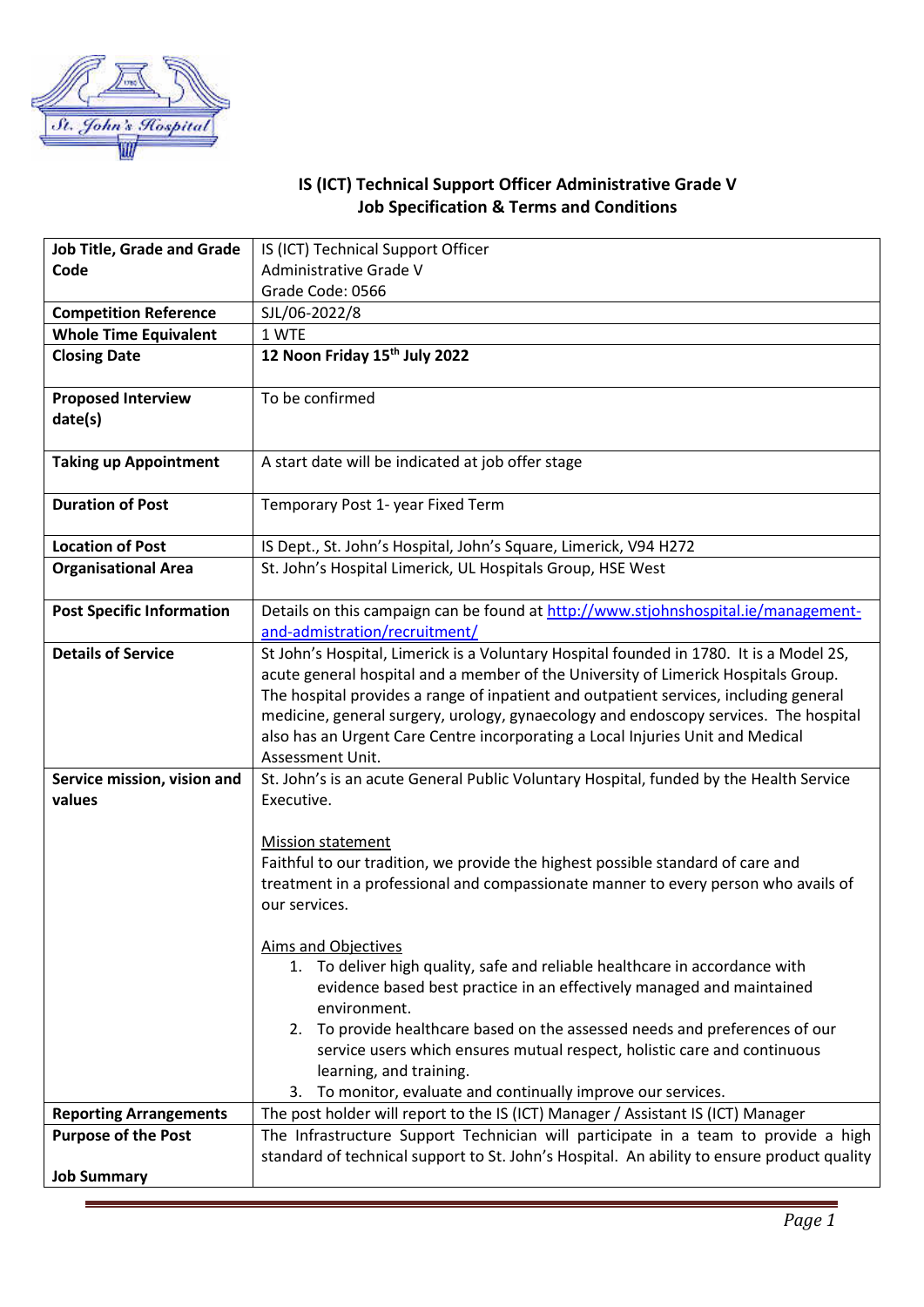|                             | and stability and a determination to professionally manage and resolve a number of<br>potentially complex issues in a fast-paced environment is required.<br>This role reports to the IS (ICT) Manager/Deputy IS (ICT) Manager. It involves the<br>provision of 1 <sup>st</sup> and 2 <sup>nd</sup> level technical support throughout the Hospital estate. The<br>successful candidate will provide support for users across all Hospital disciplines and<br>services. |
|-----------------------------|-------------------------------------------------------------------------------------------------------------------------------------------------------------------------------------------------------------------------------------------------------------------------------------------------------------------------------------------------------------------------------------------------------------------------------------------------------------------------|
| <b>Principle Duties and</b> | <b>Main Duties &amp; Responsibilities.</b>                                                                                                                                                                                                                                                                                                                                                                                                                              |
| <b>Responsibilities</b>     | The IS (ICT) department operates a team-based system of working. The IS (ICT) Technical<br>Support Officer, working as a key member of the IS (ICT) team, will apply their knowledge<br>& experience in the carrying out the many & varied duties of the post which include, but<br>are not limited to the following: -                                                                                                                                                 |
|                             | Provision of first-level technical support to the Hospital's computer,<br>telecommunication and audio-visual users.                                                                                                                                                                                                                                                                                                                                                     |
|                             | The Provision of second-level technical support to either the IS (ICT) Support<br>٠<br>Technician(s) and/or directly to the Hospital's computer, telecommunication and<br>audio-visual users.                                                                                                                                                                                                                                                                           |
|                             | To take a lead role in any of the IS (ICT) Department's services/disciplines as<br>assigned.                                                                                                                                                                                                                                                                                                                                                                            |
|                             | Participate in the role of IS (ICT) Lead as a member of any enterprise-wide<br>systems projects Team(s) that may be assigned.                                                                                                                                                                                                                                                                                                                                           |
|                             | The provision of the technical support necessary for the delivery of key projects                                                                                                                                                                                                                                                                                                                                                                                       |
|                             | and initiatives through testing, configuration and other commissioning tasks.                                                                                                                                                                                                                                                                                                                                                                                           |
|                             | Provide instruction, guidance and otherwise support all Hospital staff in the use<br>$\bullet$<br>of ICT technologies used to the carry-out of their duties.                                                                                                                                                                                                                                                                                                            |
|                             | Provide instruction in the correct use of the Hospital's information and                                                                                                                                                                                                                                                                                                                                                                                                |
|                             | communication systems through end-user training.                                                                                                                                                                                                                                                                                                                                                                                                                        |
|                             | Security: Ensure the confidentiality, integrity and availability of the hospital's<br>information systems through the monitoring of data backup, anti-virus, security<br>update, secondary power, redundancy and perimeter counter measures.                                                                                                                                                                                                                            |
|                             | Monitor appropriate usage of IS (ICT) resources and the end-user's compliance<br>with the hospital's electronic communication policies.                                                                                                                                                                                                                                                                                                                                 |
|                             | Carryout routine preventative maintenance tasks as assigned. This may include<br>the maintenance of servers, active equipment and other back-office systems.                                                                                                                                                                                                                                                                                                            |
|                             | Perform network administration tasks as assigned. This may include the<br>maintenance of user accounts, access rights, mailboxes and other shared<br>resources.                                                                                                                                                                                                                                                                                                         |
|                             | Publish information on, and otherwise maintain the Hospital's corporate Intranet<br>٠<br>and Internet sites.                                                                                                                                                                                                                                                                                                                                                            |
|                             | Maintain IS (ICT) documentation including The Asset Register, Standard                                                                                                                                                                                                                                                                                                                                                                                                  |
|                             | Operating Procedures and User Manuals.                                                                                                                                                                                                                                                                                                                                                                                                                                  |
|                             | Configure and deploy new client-side and back-office hardware & software<br>systems.                                                                                                                                                                                                                                                                                                                                                                                    |
|                             | Keep abreast of information technology evolution so that any new technologies<br>adopted by the Hospital can be implemented and supported.                                                                                                                                                                                                                                                                                                                              |
|                             | Maintain own skill levels through continued training and education.<br>٠                                                                                                                                                                                                                                                                                                                                                                                                |
|                             | Fully participate in the department's team-based working methodology.<br>٠                                                                                                                                                                                                                                                                                                                                                                                              |
|                             | Participate in the department's technical support duty rota and out of hours &<br>٠<br>weekend emergency technical support on-call service. Also, to work any other                                                                                                                                                                                                                                                                                                     |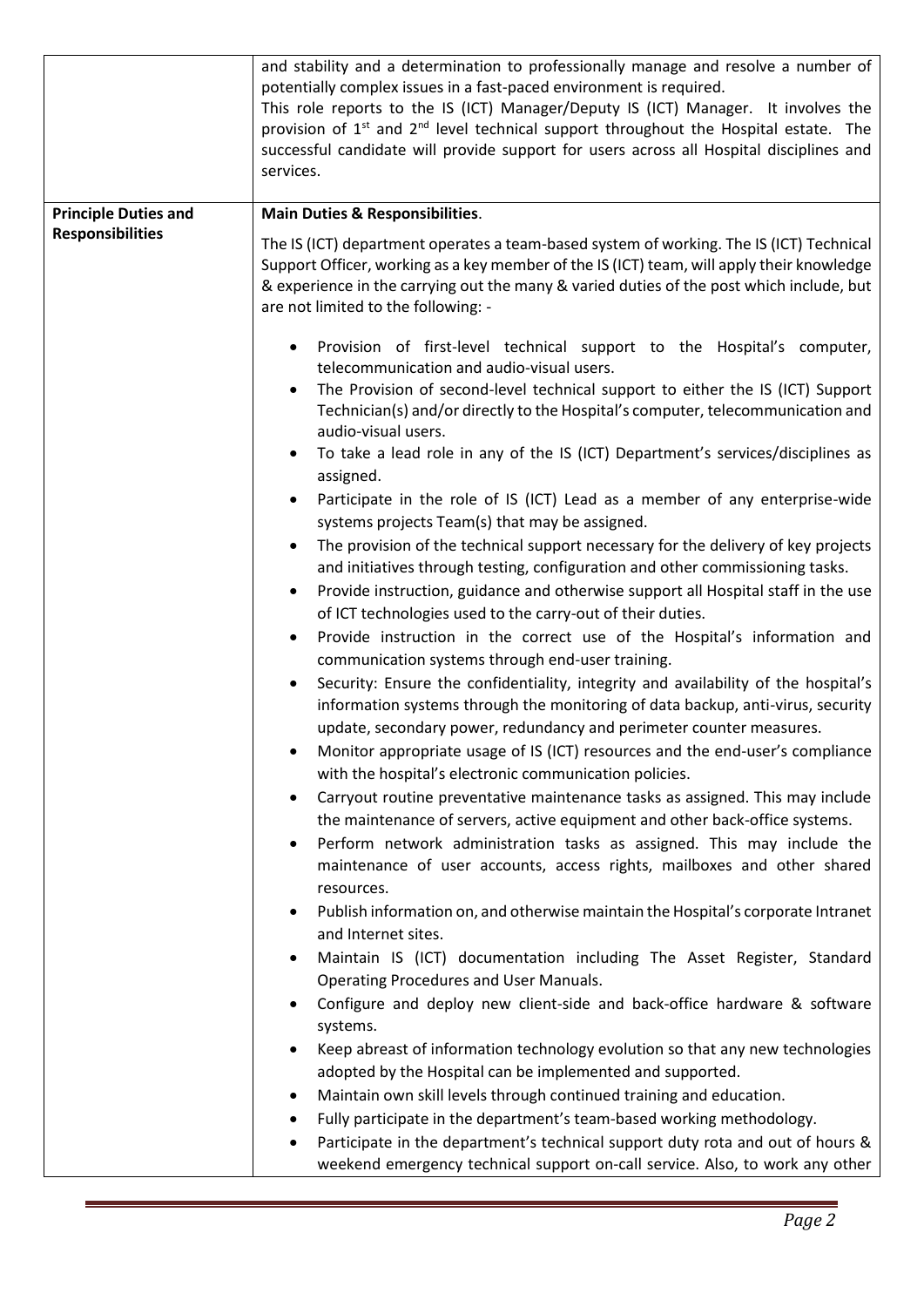| shift pattern that the IS (ICT) Manager may determine is in the best interest in<br>maintaining essential IS (ICT) services to the hospital.                                                                           |
|------------------------------------------------------------------------------------------------------------------------------------------------------------------------------------------------------------------------|
| Perform such other duties or tasks, consistent with the grade as may be assigned<br>from time to time.                                                                                                                 |
| <b>Experience, Knowledge and Skills</b>                                                                                                                                                                                |
| Candidates should -                                                                                                                                                                                                    |
| Be well educated preferably to degree-level and possess an accredited I.T.<br>professional qualification i.e. be a CompTIA Certified Professional or a Microsoft<br>Certified Professional.                            |
| Have two years' experience working at a first-line technical support level in the<br>health service, health care sector, public service or medium-to-large multi-<br>disciplined enterprise.                           |
| Be an effective communicator with good interpersonal skills, self-confidence and<br>organisation ability.                                                                                                              |
| Possess strong technical skills and have practical experience supporting a<br>modern enterprise-class IS (ICT) infrastructure and sophisticated information<br>systems.                                                |
| Have knowledge of or experience with one or more of the information &<br>communications products or systems used by the Hospital.                                                                                      |
| Have satisfactory experience and administrative ability to discharge the<br>functions of the office.                                                                                                                   |
| <b>Communications</b>                                                                                                                                                                                                  |
| Hospital Management, staff at all grades, Department of Health & Children, Health<br>Services Executive, other Hospitals/National Hospitals, Suppliers & Vendors, etc.                                                 |
| <b>Policies and Procedures</b>                                                                                                                                                                                         |
| Each employee is required to comply with and adhere to all Hospital policies and<br>$\bullet$<br>procedures and;                                                                                                       |
| Be familiar with the Hospitals major emergency plan and promote an awareness<br>of Health and Safety in the work place.                                                                                                |
| <b>Training and Development</b>                                                                                                                                                                                        |
| Each employee will co-operate with arrangements in the department for<br>educating and training staff and in the assessment of training needs and;<br>Attend appropriate in-service training and education programmes. |
| <b>Appointment Performance Review</b>                                                                                                                                                                                  |
| Performance review is an integral aspect of each person's employment and is for the                                                                                                                                    |
| individual employees own benefit and the benefit of the organisation. Performance<br>reviews will be carried out to: -                                                                                                 |
| 1. Ensure that all duties / responsibilities attached to the post are carried out in a<br>timely, comprehensive and accountable manner.                                                                                |
| 2. Give employees the opportunity to review / assess own performance with<br>immediate Supervisor.                                                                                                                     |
| 3. Harness / adopt suggestions / ideas from the employee relating to the job<br>structure / content / focus.                                                                                                           |
| 4. Identify further training needs required to properly carry out the prescribed<br>duties.                                                                                                                            |
|                                                                                                                                                                                                                        |
|                                                                                                                                                                                                                        |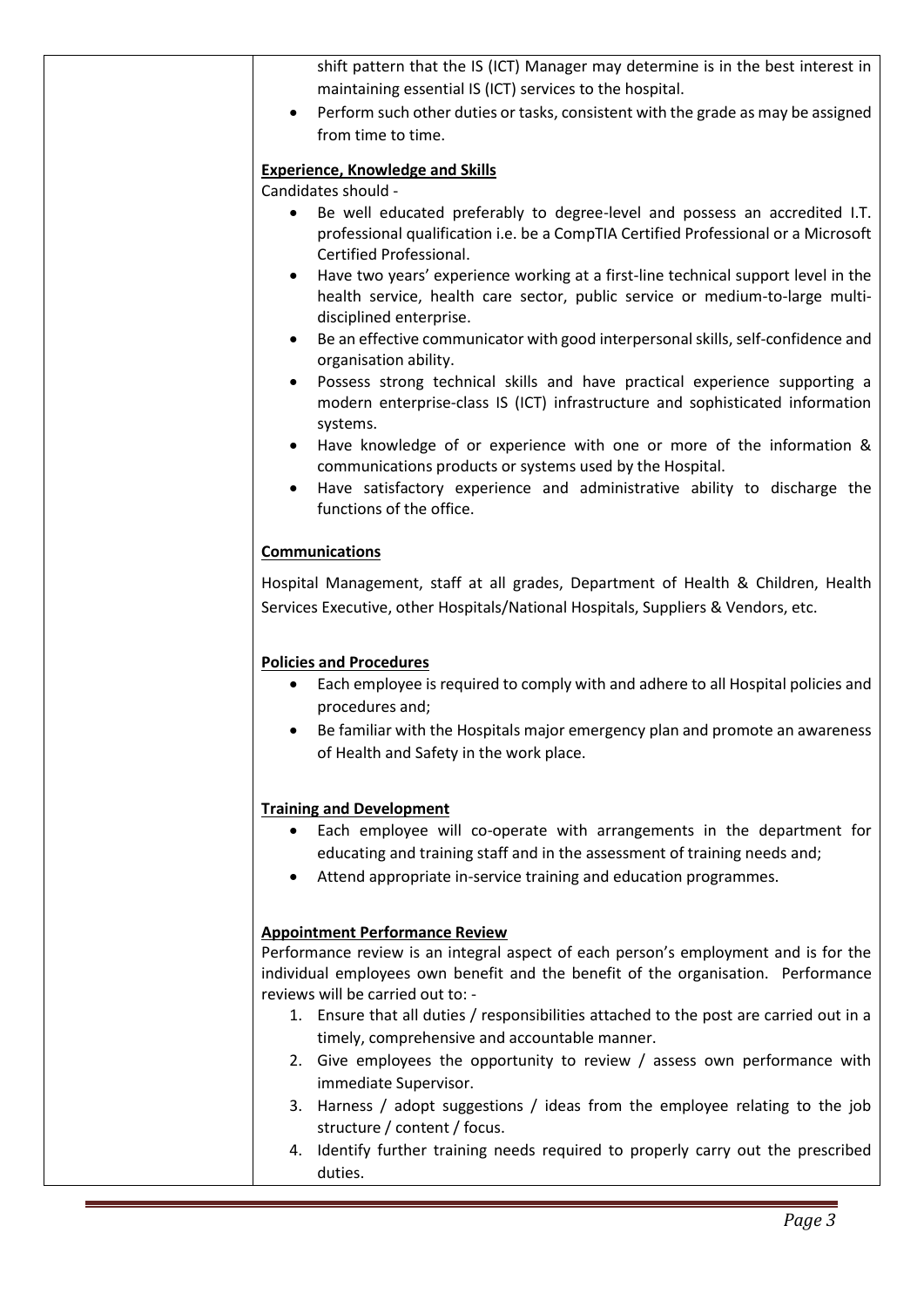|                                       | 5. Identify areas / aspects of performance, which are not adequate / satisfactory                                                                                                                                                                                                                                                                                                                                                                                                                                                                                                                                                                                                                                                                                                      |
|---------------------------------------|----------------------------------------------------------------------------------------------------------------------------------------------------------------------------------------------------------------------------------------------------------------------------------------------------------------------------------------------------------------------------------------------------------------------------------------------------------------------------------------------------------------------------------------------------------------------------------------------------------------------------------------------------------------------------------------------------------------------------------------------------------------------------------------|
|                                       | and ensure that same are remedied.                                                                                                                                                                                                                                                                                                                                                                                                                                                                                                                                                                                                                                                                                                                                                     |
|                                       | 6. A review of performance will take place with the IS (ICT) Manager or other<br>designated Administrative Supervisor at yearly intervals, or more frequently if<br>considered necessary.                                                                                                                                                                                                                                                                                                                                                                                                                                                                                                                                                                                              |
|                                       | Confidentiality                                                                                                                                                                                                                                                                                                                                                                                                                                                                                                                                                                                                                                                                                                                                                                        |
|                                       | In the course of your employment you may have access to, or hear information<br>concerning, the medical or personal affairs of patients and/or staff, or other health<br>service business. Such records and information are strictly confidential and, unless acting<br>on the instructions of an authorised officer, on no account must information concerning<br>staff, patients or other health service business be divulged or discussed except in the<br>performance of normal duty. In addition, records must never be left in such a manner<br>that unauthorised persons can obtain access to them and must be left in safe custody<br>when no longer required. You are required to comply with the legislation in respect of<br>the General Data Protection Regulation (GDPR). |
|                                       | It is not intended that the above job description be a comprehensive list of all duties<br>attached to the post. Consequently, the post holder may be required to perform other<br>duties as appropriate to the post, which may be assigned to him/her from time to time.<br>Flexibility is required when dealing with new situations and emergencies.                                                                                                                                                                                                                                                                                                                                                                                                                                 |
| <b>Eligibility Criteria</b>           |                                                                                                                                                                                                                                                                                                                                                                                                                                                                                                                                                                                                                                                                                                                                                                                        |
|                                       | 1. Professional Qualifications & Experience                                                                                                                                                                                                                                                                                                                                                                                                                                                                                                                                                                                                                                                                                                                                            |
| Qualifications and / or<br>experience | Each candidate must, at the latest date for receipt of completed applications for the<br>post:                                                                                                                                                                                                                                                                                                                                                                                                                                                                                                                                                                                                                                                                                         |
|                                       | Be educated to a preferably to degree-level and possess an accredited I.T. professional<br>qualification i.e. CompTIA Certified Professional or Microsoft Certified Professional.                                                                                                                                                                                                                                                                                                                                                                                                                                                                                                                                                                                                      |
|                                       | Applicants should possess the following:                                                                                                                                                                                                                                                                                                                                                                                                                                                                                                                                                                                                                                                                                                                                               |
|                                       | $a$ ) A third level qualification at level 6 in the National Framework of Qualifications,<br>or equivalent in a Computing/IT related discipline                                                                                                                                                                                                                                                                                                                                                                                                                                                                                                                                                                                                                                        |
|                                       | <b>OR</b>                                                                                                                                                                                                                                                                                                                                                                                                                                                                                                                                                                                                                                                                                                                                                                              |
|                                       | A recognised professional qualification and 2 years relevant technical experience<br>b)<br>in an Infrastructure level 1 or Level 2 Support environment.                                                                                                                                                                                                                                                                                                                                                                                                                                                                                                                                                                                                                                |
|                                       | <b>Candidates required experience:</b>                                                                                                                                                                                                                                                                                                                                                                                                                                                                                                                                                                                                                                                                                                                                                 |
|                                       | The ideal candidate will have 2 years relevant industry experience in the following<br>areas:                                                                                                                                                                                                                                                                                                                                                                                                                                                                                                                                                                                                                                                                                          |
|                                       | First and second-line technical support level in the Health Service / Health Care<br>٠<br>sector / Public Service or medium to large Multi-disciplined enterprise.                                                                                                                                                                                                                                                                                                                                                                                                                                                                                                                                                                                                                     |
|                                       | Managing support cases through to completion<br>Experience setting up and managing backup/replication schedules and restores<br>(Backup Exec advantageous)                                                                                                                                                                                                                                                                                                                                                                                                                                                                                                                                                                                                                             |
|                                       | Experience configuring and troubleshooting computer networks.                                                                                                                                                                                                                                                                                                                                                                                                                                                                                                                                                                                                                                                                                                                          |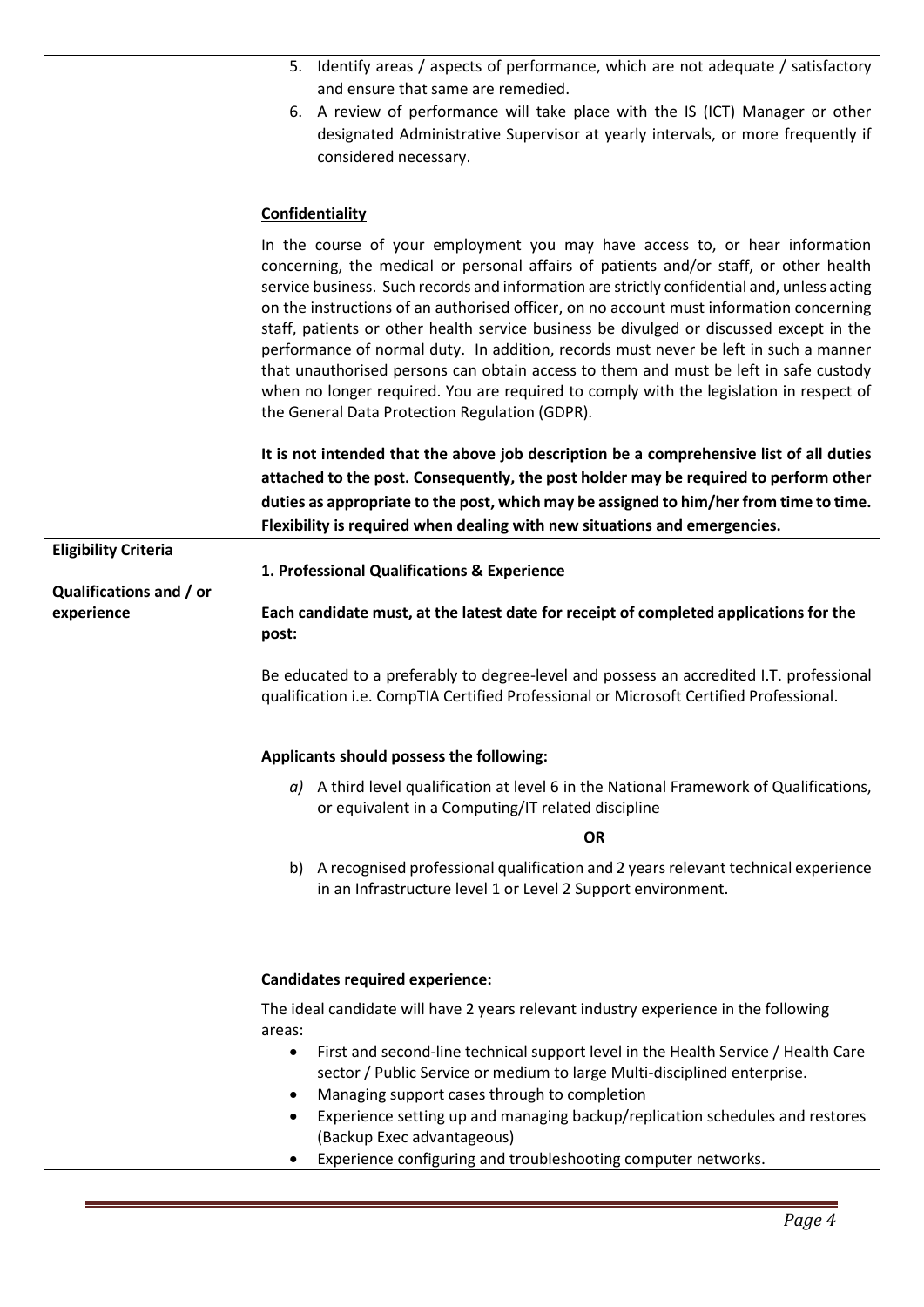|                          | Email and User Management (Exchange 2010-2019 & Active directory<br>$\bullet$                                                                                                      |
|--------------------------|------------------------------------------------------------------------------------------------------------------------------------------------------------------------------------|
|                          | Advantageous)                                                                                                                                                                      |
|                          | Virtualisation Technologies (Citrix & Hyper-V advantageous)<br>$\bullet$                                                                                                           |
|                          | Other areas of experience desirable;                                                                                                                                               |
|                          | Ability to understand, implement and support but not limited to the following                                                                                                      |
|                          | technologies:                                                                                                                                                                      |
|                          | O Windows 7 to 10                                                                                                                                                                  |
|                          | <b>Disaster Recovery</b><br>$\circ$<br>Information Security/Data Protection                                                                                                        |
|                          | $\circ$<br>MS Office Technologies including Microsoft Officer & SharePoint<br>$\circ$                                                                                              |
|                          | Printers & Scanners<br>$\circ$                                                                                                                                                     |
|                          | <b>Thin Clients</b><br>$\circ$                                                                                                                                                     |
|                          | Mobile Technologies incl. Wi-Fi<br>$\circ$                                                                                                                                         |
|                          |                                                                                                                                                                                    |
|                          | Age                                                                                                                                                                                |
|                          | The Public Service Superannuation (Age of Retirement) Act, 2018* set 70 years as the<br>compulsory retirement age for public servants.                                             |
|                          |                                                                                                                                                                                    |
|                          | <b>Public Servants not affected by this legislation:</b>                                                                                                                           |
|                          | Public servants recruited between 1 April 2004 and 31 December 2012 (new entrants)                                                                                                 |
|                          | have no compulsory retirement age.                                                                                                                                                 |
|                          | Public servants recruited since 1 January 2013 are members of the Single Pension                                                                                                   |
|                          | Scheme and have a compulsory retirement age of 70.                                                                                                                                 |
|                          |                                                                                                                                                                                    |
|                          | <b>Health</b>                                                                                                                                                                      |
|                          | Candidates for and any person holding the office must be fully competent and capable                                                                                               |
|                          | of undertaking the duties attached to the office and be in a state of health such as would<br>indicate a reasonable prospect of ability to render regular and efficient service.   |
|                          |                                                                                                                                                                                    |
|                          | Character                                                                                                                                                                          |
|                          | Candidates for and any person holding the office must be of good character.                                                                                                        |
| <b>Post Specific</b>     | A minimum of 2 years' experience working at first and second -line technical support                                                                                               |
| <b>Requirements</b>      | level in the Health Service / Health Care sector / Public Service or medium to large                                                                                               |
|                          | Multi-disciplined enterprise.                                                                                                                                                      |
| <b>Essential Skills,</b> | Candidates will demonstrate through their application form and at the interview that                                                                                               |
| competencies and/or      | they have:                                                                                                                                                                         |
| knowledge                | Excellent problem solving and troubleshooting skills<br>$\bullet$                                                                                                                  |
|                          | Ability to work under pressure<br>$\bullet$                                                                                                                                        |
|                          | Excellent client facing skills and an ability to clearly communicate to all levels<br>$\bullet$                                                                                    |
|                          | Ability to take ownership of issues/tasks and follow through without supervision<br>$\bullet$<br>Ability to work as part of a team with strong customer service focus<br>$\bullet$ |
|                          | Flexibility regarding working hours and occasional unsociable hours including<br>$\bullet$                                                                                         |
|                          | weekends                                                                                                                                                                           |
|                          | Excellent time keeping skills<br>$\bullet$                                                                                                                                         |
|                          | Ability to meet day-to-day and project targets<br>$\bullet$                                                                                                                        |
|                          | Dedication to providing quality and excellent service<br>$\bullet$                                                                                                                 |
|                          | Excellent communication and interpersonal skills, with a positive and<br>$\bullet$                                                                                                 |
|                          | professional attitude<br>Detail orientated person<br>$\bullet$                                                                                                                     |
|                          | Excellent analytic and organisational skills<br>$\bullet$                                                                                                                          |
|                          |                                                                                                                                                                                    |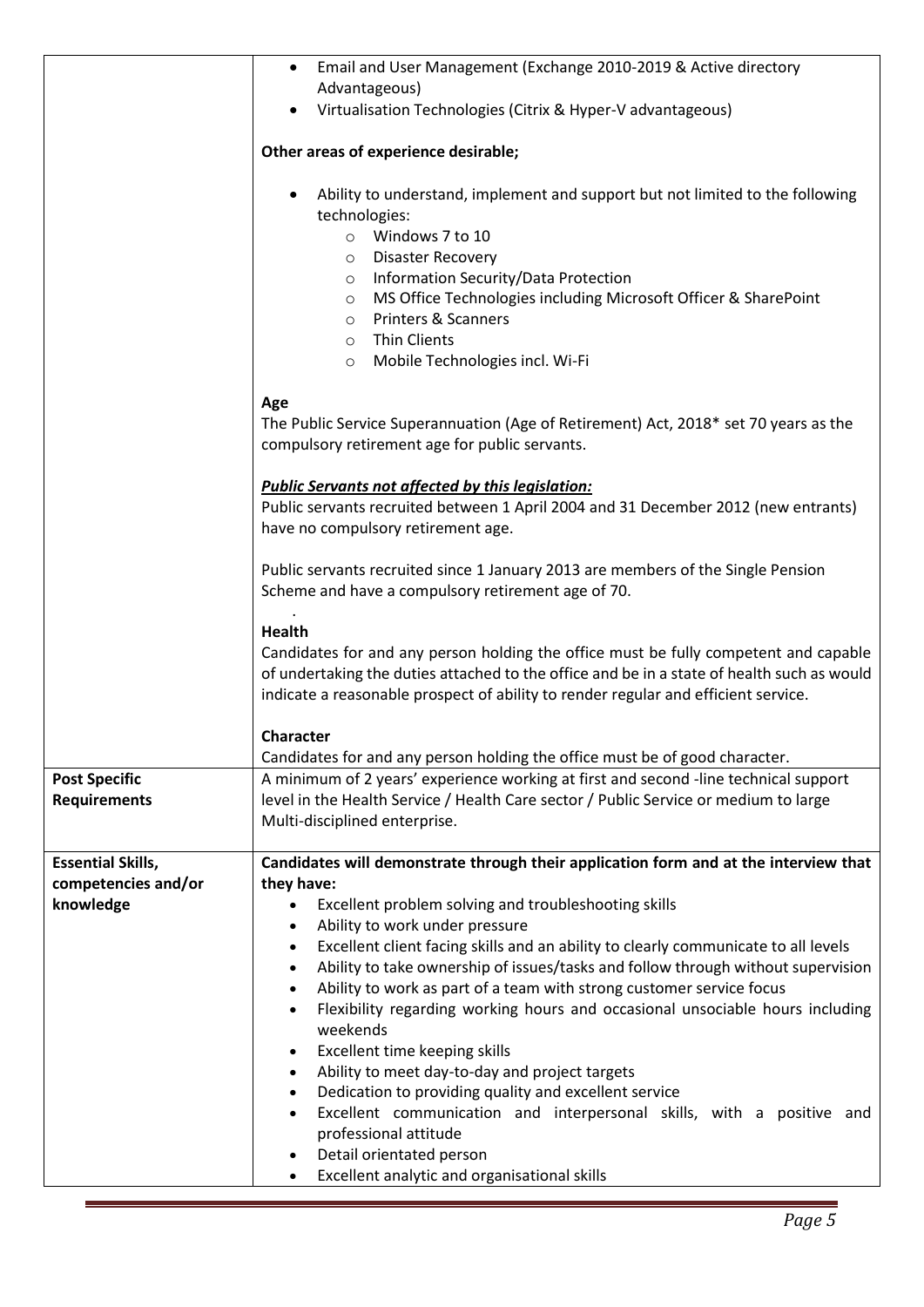|                             | Must be committed to self-development and be enthusiastic about acquiring<br>$\bullet$<br>new skills and embracing new technologies.<br>Have knowledge of or experience with supporting and maintaining one or more<br>of the information systems used by the Hospital.<br>Have satisfactory experience and administrative ability to discharge the<br>functions of the office.<br>Note: Work in this classification is considered physical work requiring the exertion of up<br>to 40 pounds of force occasionally and up to 20 pounds of force frequently, and up to 10<br>pounds of force constantly to move/install objects.                                                                                                                                                                                                                                                 |
|-----------------------------|----------------------------------------------------------------------------------------------------------------------------------------------------------------------------------------------------------------------------------------------------------------------------------------------------------------------------------------------------------------------------------------------------------------------------------------------------------------------------------------------------------------------------------------------------------------------------------------------------------------------------------------------------------------------------------------------------------------------------------------------------------------------------------------------------------------------------------------------------------------------------------|
| <b>Other requirements</b>   | Flexible to changing needs                                                                                                                                                                                                                                                                                                                                                                                                                                                                                                                                                                                                                                                                                                                                                                                                                                                       |
| specific to the post        | Willingness to progress own professional development.                                                                                                                                                                                                                                                                                                                                                                                                                                                                                                                                                                                                                                                                                                                                                                                                                            |
| <b>Competition Specific</b> | Applications should be submitted by completing the St. John's Hospital's standard job                                                                                                                                                                                                                                                                                                                                                                                                                                                                                                                                                                                                                                                                                                                                                                                            |
| <b>Selection Process</b>    | application form. Application forms and full particulars relating to the post are available                                                                                                                                                                                                                                                                                                                                                                                                                                                                                                                                                                                                                                                                                                                                                                                      |
|                             | on St. John's Hospital website, www.stjohnshospital.ie or contact the HR department St.                                                                                                                                                                                                                                                                                                                                                                                                                                                                                                                                                                                                                                                                                                                                                                                          |
| Short listing / Interview   | John's Hospital.                                                                                                                                                                                                                                                                                                                                                                                                                                                                                                                                                                                                                                                                                                                                                                                                                                                                 |
|                             |                                                                                                                                                                                                                                                                                                                                                                                                                                                                                                                                                                                                                                                                                                                                                                                                                                                                                  |
|                             | <b>Application Process</b>                                                                                                                                                                                                                                                                                                                                                                                                                                                                                                                                                                                                                                                                                                                                                                                                                                                       |
|                             | Completed application forms must be e-mailed to recruitment@stjohnshospital.ie no                                                                                                                                                                                                                                                                                                                                                                                                                                                                                                                                                                                                                                                                                                                                                                                                |
|                             | later than 12.00 Noon Friday 15th July 2022<br>An official application form must be completed in full by the closing date for the                                                                                                                                                                                                                                                                                                                                                                                                                                                                                                                                                                                                                                                                                                                                                |
|                             | competition.                                                                                                                                                                                                                                                                                                                                                                                                                                                                                                                                                                                                                                                                                                                                                                                                                                                                     |
|                             | Please send your application from an email address that you will review regularly as                                                                                                                                                                                                                                                                                                                                                                                                                                                                                                                                                                                                                                                                                                                                                                                             |
|                             | communication during the assessment/selection period will only be through that e-                                                                                                                                                                                                                                                                                                                                                                                                                                                                                                                                                                                                                                                                                                                                                                                                |
|                             | mail address.                                                                                                                                                                                                                                                                                                                                                                                                                                                                                                                                                                                                                                                                                                                                                                                                                                                                    |
|                             |                                                                                                                                                                                                                                                                                                                                                                                                                                                                                                                                                                                                                                                                                                                                                                                                                                                                                  |
|                             | Ranking/Shortlisting/Interview<br>A ranking and or shortlisting exercise may be carried out on the basis of information<br>supplied in your application form. The criteria for ranking and or shortlisting are based<br>on the requirements of the post as outlined in the eligibility criteria and skills,<br>competencies and/or knowledge section of this job specification. Therefore, it is very<br>important that you think about your experience in light of those requirements.<br>Failure to include information regarding these requirements may result in you not<br>being called forward to the next stage of the selection process.<br>Those successful at the ranking stage of this process (where applied) will be placed on<br>an order of merit and will be called to interview in 'bands' depending on the service<br>needs of the organisation.               |
| <b>Code of Practice</b>     | St. John's Hospital will run this campaign in compliance with the Code of Practice<br>prepared by the Commission for Public Service Appointments (CPSA). The Code of<br>Practice sets out how the core principles of probity, merit, equity and fairness might be<br>applied on a principle basis. The Code also specifies the responsibilities placed on<br>candidates, feedback facilities for candidates on matters relating to their application,<br>when requested, and outlines procedures in relation to requests for a review of the<br>recruitment and selection process, and review in relation to allegations of a breach of<br>the Code of Practice.<br>Codes of Practice are published by the CPSA and are available on www.hse.ie in the<br>document posted with each vacancy entitled "Code of Practice, Information For<br>Candidates" or on www.cpsa-online.ie. |

Е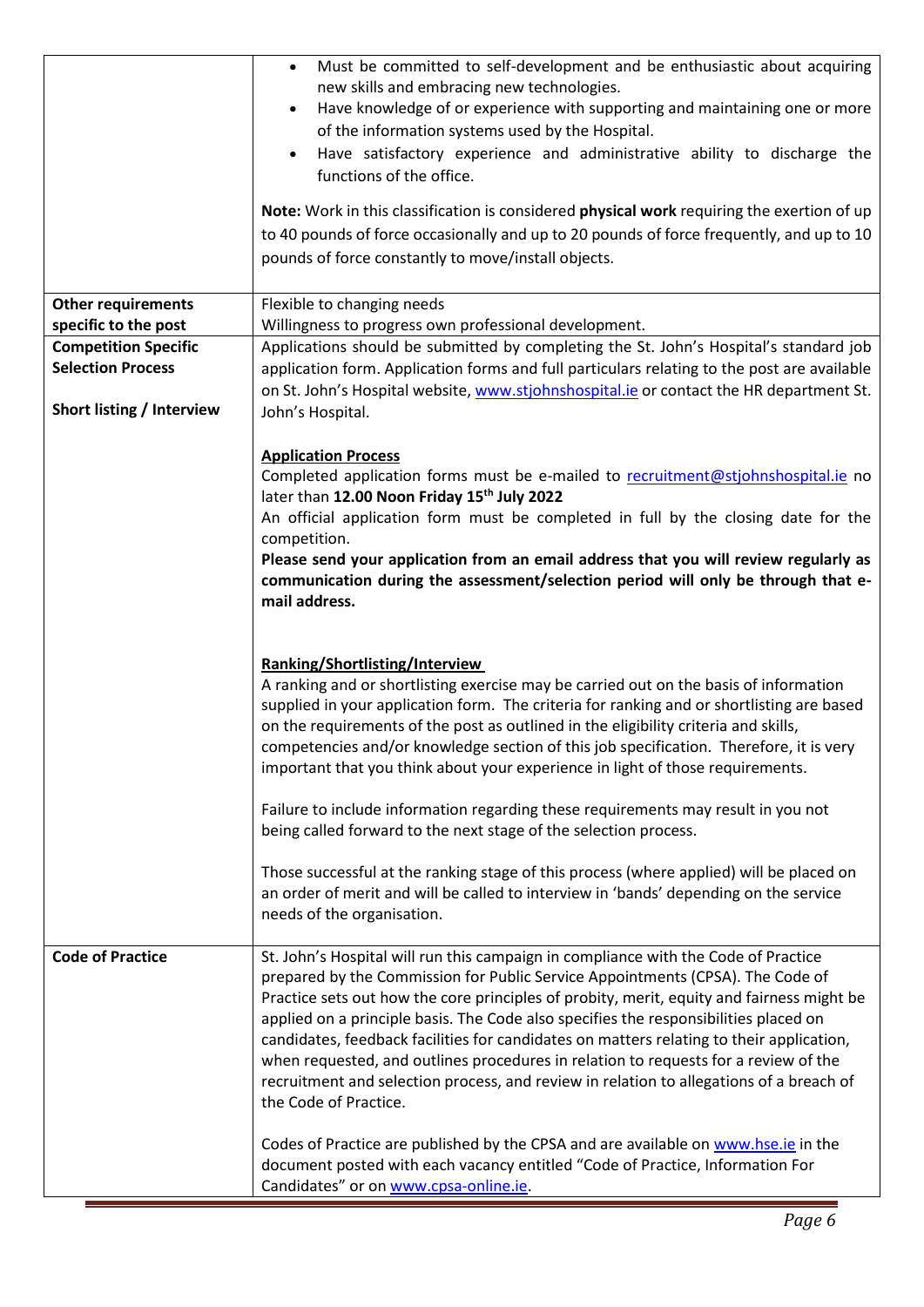The reform programme outlined for the health services may impact on this role and as structures change the job description may be reviewed.

This job description is a guide to the general range of duties assigned to the post holder. It is intended to be neither definitive nor restrictive and is subject to periodic review with the employee concerned. It is not intended to be a comprehensive list of all duties involved and consequently, the post holder may be required to perform other duties as appropriate to the post which may be assigned to him/her from time to time and to contribute to the development of the post while in office.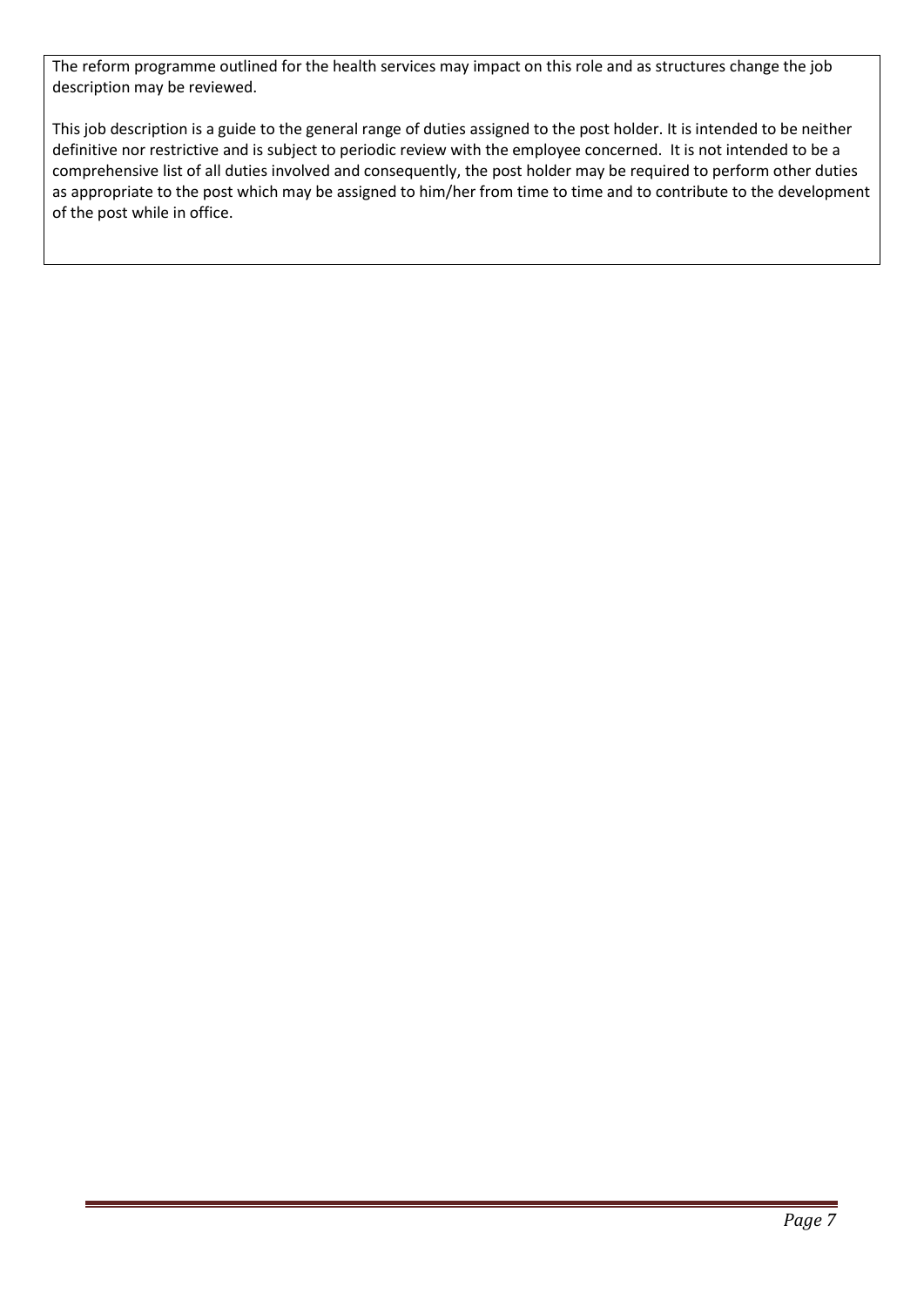

## **Terms and Conditions of Employment IS (ICT) Technical Support Officer Administrative Grade V**

| 1-year Fixed term contract<br><b>Tenure</b><br>A panel may be created from which temporary of full or part time duration may be filled.<br>Appointment as an employee of the Health Service Executive is governed by the Health Act<br>2004 and the Public Service Management (Recruitment and Appointment) Act 2004.<br>The Salary scale for the post as at 01/10/21 is in accordance with HSE approved salary<br>Remuneration<br>scales:<br>€44,128; €45,519; €46,908; €48,297; €49,686; €51,305 (LSI) €52,926 (LSI). |
|-------------------------------------------------------------------------------------------------------------------------------------------------------------------------------------------------------------------------------------------------------------------------------------------------------------------------------------------------------------------------------------------------------------------------------------------------------------------------------------------------------------------------|
|                                                                                                                                                                                                                                                                                                                                                                                                                                                                                                                         |
|                                                                                                                                                                                                                                                                                                                                                                                                                                                                                                                         |
|                                                                                                                                                                                                                                                                                                                                                                                                                                                                                                                         |
|                                                                                                                                                                                                                                                                                                                                                                                                                                                                                                                         |
|                                                                                                                                                                                                                                                                                                                                                                                                                                                                                                                         |
|                                                                                                                                                                                                                                                                                                                                                                                                                                                                                                                         |
|                                                                                                                                                                                                                                                                                                                                                                                                                                                                                                                         |
|                                                                                                                                                                                                                                                                                                                                                                                                                                                                                                                         |
|                                                                                                                                                                                                                                                                                                                                                                                                                                                                                                                         |
| The standard working week applying to the post is: 35 hours                                                                                                                                                                                                                                                                                                                                                                                                                                                             |
| <b>Working Week</b>                                                                                                                                                                                                                                                                                                                                                                                                                                                                                                     |
| 35 Hours per week on a Monday to Friday basis.                                                                                                                                                                                                                                                                                                                                                                                                                                                                          |
| Flexibility in consideration of service needs is required.                                                                                                                                                                                                                                                                                                                                                                                                                                                              |
| When staffing levels require, participate in the department's technical support duty rota                                                                                                                                                                                                                                                                                                                                                                                                                               |
| and out of hours & weekend emergency technical support on-call service. Also, to work                                                                                                                                                                                                                                                                                                                                                                                                                                   |
| any other shift pattern that the I.S. Manager may determine is in the best interest in                                                                                                                                                                                                                                                                                                                                                                                                                                  |
| maintaining essential I.S. services to the Hospital.                                                                                                                                                                                                                                                                                                                                                                                                                                                                    |
|                                                                                                                                                                                                                                                                                                                                                                                                                                                                                                                         |
| HSE Circular 003-2009 "Matching Working Patterns to Service Needs (Extended Working                                                                                                                                                                                                                                                                                                                                                                                                                                     |
| Day / Week Arrangements); Framework for Implementation of Clause 30.4 of Towards                                                                                                                                                                                                                                                                                                                                                                                                                                        |
| 2016" applies. Under the terms of this circular, all new entrants and staff appointed to                                                                                                                                                                                                                                                                                                                                                                                                                                |
| promotional posts from Dec 16 <sup>th</sup> 2008 will be required to work agreed roster / on call                                                                                                                                                                                                                                                                                                                                                                                                                       |
| arrangements as advised by their line manager. Contracted hours of work are liable to<br>change between the hours of 8am-8pm over seven days to meet the requirements for                                                                                                                                                                                                                                                                                                                                               |
| extended day services in accordance with the terms of the Framework Agreement                                                                                                                                                                                                                                                                                                                                                                                                                                           |
| (Implementation of Clause 30.4 of Towards 2016).                                                                                                                                                                                                                                                                                                                                                                                                                                                                        |
|                                                                                                                                                                                                                                                                                                                                                                                                                                                                                                                         |
| 29 working days per annum, rising to 30 days after 5 years' service as Grade V per                                                                                                                                                                                                                                                                                                                                                                                                                                      |
| <b>Annual Leave</b><br>annum, Public Holidays are granted in accordance with the provisions of the                                                                                                                                                                                                                                                                                                                                                                                                                      |
| Organisation of Working Time Act, 1997.                                                                                                                                                                                                                                                                                                                                                                                                                                                                                 |
|                                                                                                                                                                                                                                                                                                                                                                                                                                                                                                                         |
| Pro-rata annual leave entitlement applies to part-time posts.                                                                                                                                                                                                                                                                                                                                                                                                                                                           |
|                                                                                                                                                                                                                                                                                                                                                                                                                                                                                                                         |
|                                                                                                                                                                                                                                                                                                                                                                                                                                                                                                                         |
| All pensionable staff become members of the pension scheme.<br>Superannuation                                                                                                                                                                                                                                                                                                                                                                                                                                           |
|                                                                                                                                                                                                                                                                                                                                                                                                                                                                                                                         |
| Probation<br>Employment will be probationary for the first six months, during which time the                                                                                                                                                                                                                                                                                                                                                                                                                            |
| Department Head will carry out periodic probation assessment reviews. The appointee                                                                                                                                                                                                                                                                                                                                                                                                                                     |
| will cease to hold office at the end of or during the probationary period unless during                                                                                                                                                                                                                                                                                                                                                                                                                                 |
| such period the Hospital has certified that their service is satisfactory                                                                                                                                                                                                                                                                                                                                                                                                                                               |
| <b>Termination of</b><br>Two months' notice in writing, on either side, except in circumstances where the Hospital                                                                                                                                                                                                                                                                                                                                                                                                      |
| authority is of the opinion that the holder of the office has failed to perform satisfactorily<br><b>Employment</b>                                                                                                                                                                                                                                                                                                                                                                                                     |